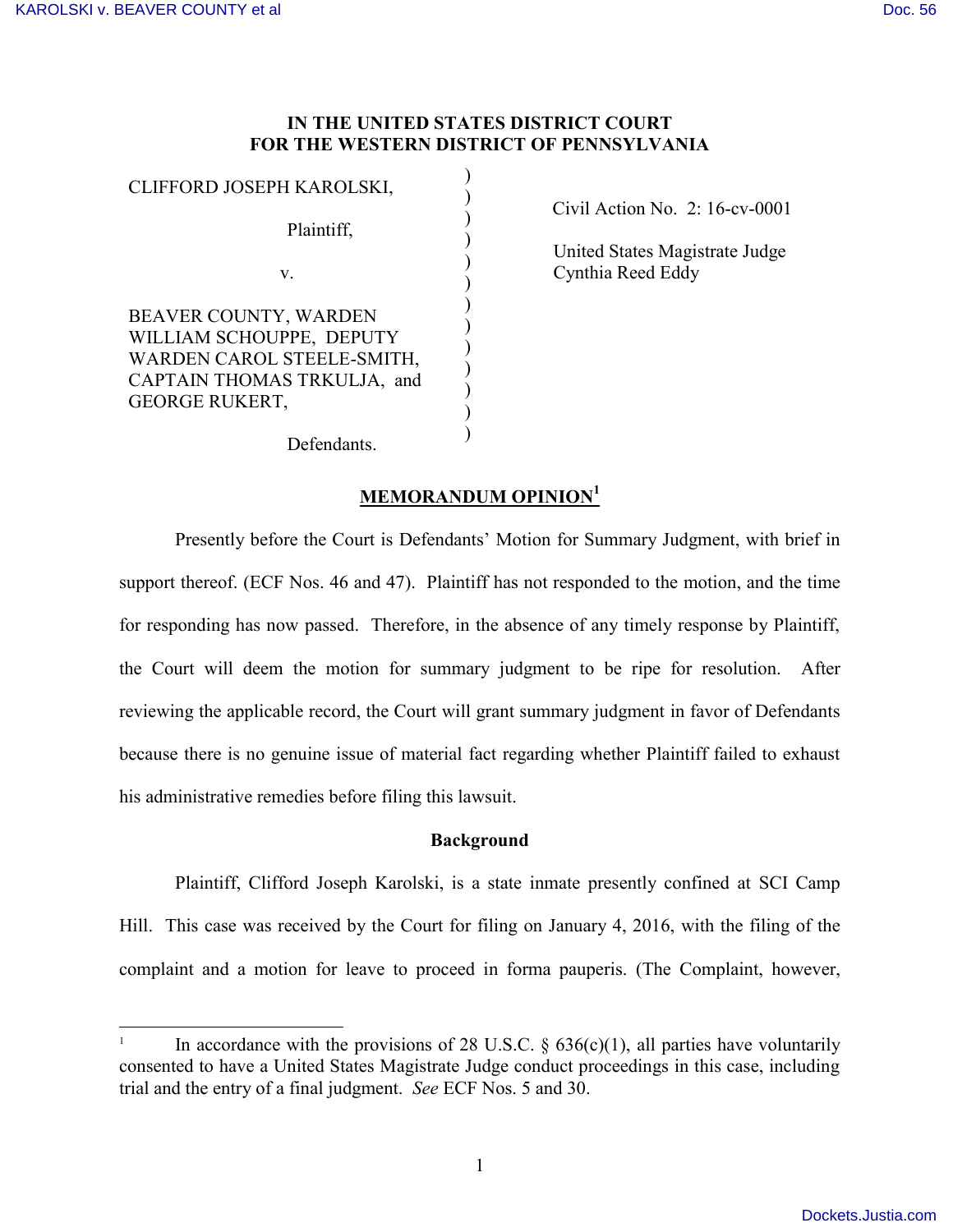reflects that Plaintiff signed the Complaint on November 30, 2015). The case arises out of Karolski's confinement at the Beaver County Jail. In response to motions to dismiss, Plaintiff filed an Amended Complaint on April 15, 2016. (ECF No. 21). Plaintiff's Amended Complaint took issue with virtually every aspect of his incarceration. Defendants again filed motions to dismiss and the Court dismissed the claims against Counselor Jennifer Monza, Valerie Bearer, Trinity Services, and Trinity Services Group at the pleading stage. (ECF No. 25). As such, the only remaining defendants are Beaver County, Warden William Schouppe, Deputy Warden Carole Steele-Smith, Captain Thomas Trkulja, and George Rukert. The following four claims remain:

1. Allegations that his First Amendment rights were violated by refusing to allow him to receive Holy Communion and confession;

2. Allegations that correction officials used excessive force in strip searching him and in aiming a Taser at his anus and while he was in the RHU, was "forced to sleep on a steel bed with only boxers on, no mattress, or heat as punishment for 'misbehaving;"

3. Allegations that he was exposed to cold temperatures, vermin, and overcrowding; and

4. Allegations that he was denied access to the courts through inadequate access to the law library.

Discovery has closed and Defendants now seek summary judgment based on Plaintiff's

failure to exhaust his administrative remedies and because the record does not establish any

civil rights violations.

#### **Standard of Review**

A district court "shall grant summary judgment if the movant shows that there is no genuine issue as to any material fact and the movant is entitled to judgment as a matter of law." Fed. R. Civ. P. 56(a). Additionally, "[s]ummary judgment is appropriate when 'the pleadings,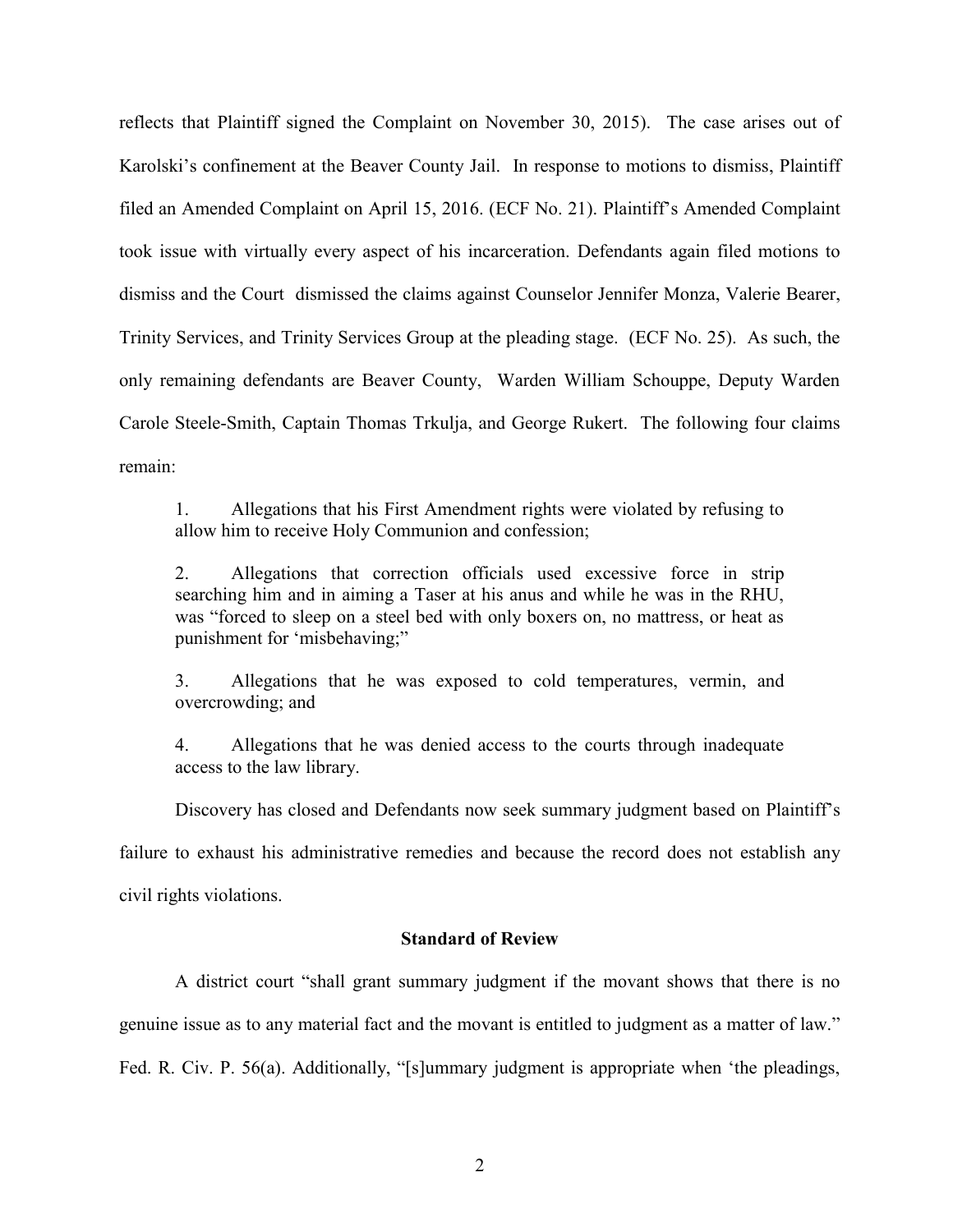depositions, answers to interrogatories, and admissions on file, together with the affidavits, if any, show that there is no genuine issue as to any material fact and that the moving party is entitled to a judgment as a matter of law.' " *Wright v. Corning*, 679 F.3d 101, 103 (3d Cir. 2012) (quoting *Orsatti v. New Jersey State Police*, 71 F.3d 480, 482 (3d Cir. 1995)). An issue of fact is "genuine" if "the evidence is such that a reasonable jury could return a verdict for the nonmoving party." *Anderson v. Liberty Lobby, Inc*., 477 U.S. 242, 248 (1986). A fact is "material" if it "might affect the outcome of the suit under the governing law." *Id.*

The party moving for summary judgment has the initial burden "of informing the district court of the basis for its motion, and identifying those portions of the pleadings, depositions, answers to interrogatories, and admissions on file, together with the affidavits, if any, which it believes demonstrate the absence of a genuine issue of material fact." *Celotex Corp. v. Catrett,* 477 U.S. 317, 323 (1986) (internal quotation marks omitted). Once the moving party has met this burden, the non-moving party must counter with " 'specific facts showing that there is a genuine issue for trial.' " *Matsushita Elec. Indus. Co. v. Zenith Radio Corp*., 475 U.S. 574, 587 (1986) (citation omitted); see Fed. R. Civ. P. 56(c) (stating that "[a] party asserting that a fact ... is genuinely disputed must support the assertion by ... citing to particular parts of materials in the record ...; or ... [by] showing that the materials cited do not establish the absence ... of a genuine dispute"). The non-movant must show more than the "mere existence of a scintilla of evidence" for elements on which the non-movant bears the burden of production. *Anderson,* 477 U.S. 242, 252 (1986).

#### **Discussion**

Under the Prison Litigation Reform Act of 1995 ("PLRA"), a prisoner is required to pursue all avenues of relief available within the prison's grievance system before bringing a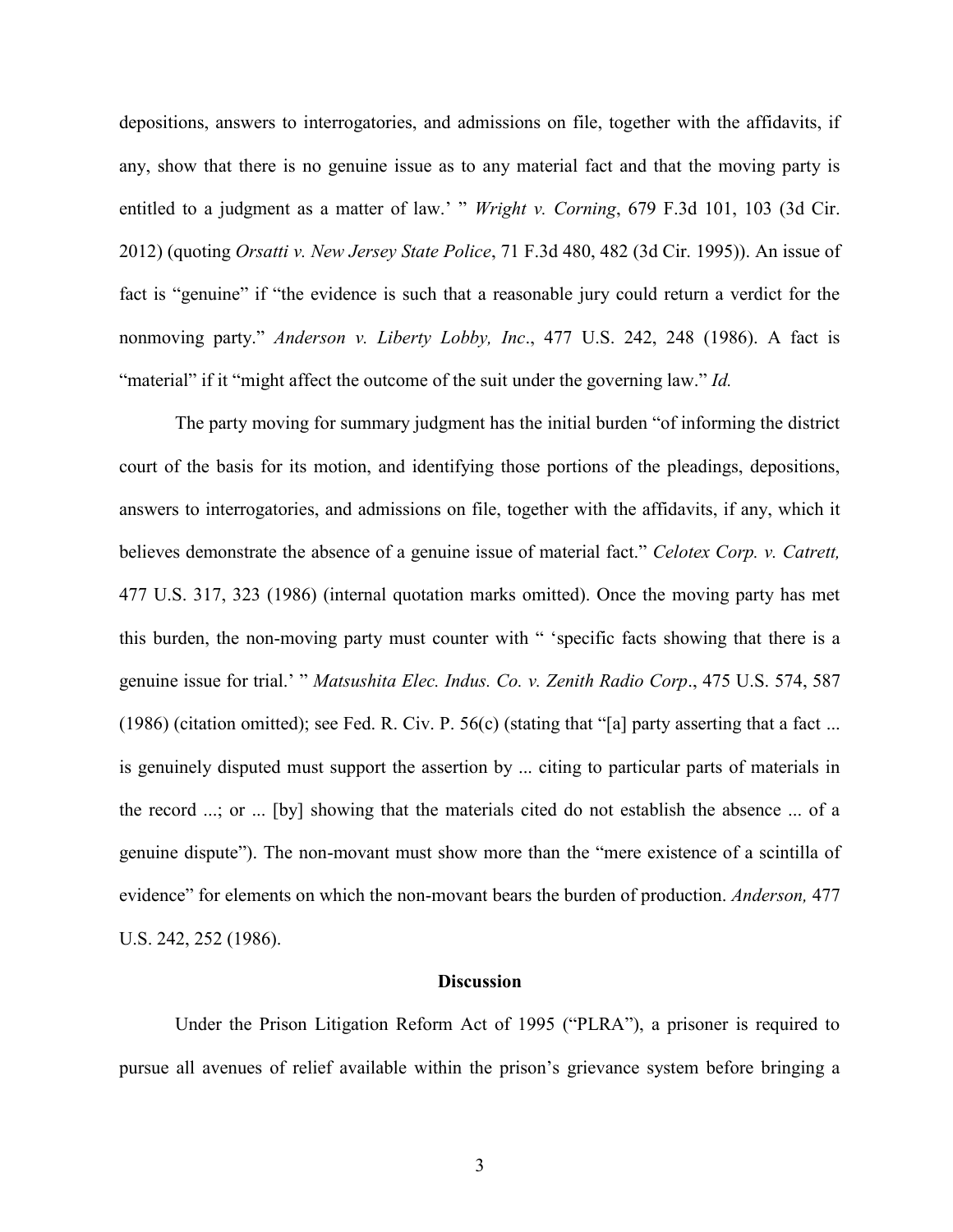federal civil rights action concerning prison conditions. 42 U.S.C. § 1997e(a); *Booth v. Churner,* 206 F.3d 289, 291 (3d Cir. 2000), *aff'd*, 532 U.S. 731 (2001). In order to fully exhaust remedies, a plaintiff must pursue a grievance through final administrative review. *Salley v. PA Dept. of Corr.,* 181 F. App'x 258, 264 (3d Cir. 2006). "The PLRA's exhaustion requirement applies to all inmate suits about prison life, whether they involve general circumstances or particular episodes, and whether they allege excessive force or some other wrong." *Porter v. Nussle*, 534 U.S. 516, 521 (2000).

"[T]he PLRA exhaustion requirement requires proper exhaustion." *Woodford v. Ngo,* 548 U.S. 81, 93 (2006). This means that "the determination whether a prisoner properly exhausted a claim is made by evaluating compliance with the prison's specific grievance procedures." *Drippe v. Tobelinski,* 604 F.3d 778, 781 (3d Cir. 2010). "[C]ompliance with the administrative remedy scheme will be satisfactory if it is substantial[.]" *Spruill v. Gillis,* 372 F.3d 218, 232 (3d Cir. 2004) (quoting *Nyhuis v. Reno*, 204 F.3d 65, 77-78 (3d Cir. 2000)). Consequently, an inmate who fails to substantially comply with a prison's grievance procedures with respect to a claim addressing prison conditions is barred from subsequently litigating it in federal court.

Failure to exhaust administrative remedies is an affirmative defense that must be pleaded and proven by the defendant. *Small v. Camden County*, 728 F.3d 265, 268-69 (3d Cir. 2013) (citations omitted). The failure to exhaust administrative remedies must be proven with respect to each of the prisoner's claims. *Id*. at 269 (citation omitted).

To prove Plaintiff did not exhaust his administrative remedies with respect to his claims in this case, Defendants attached the Beaver County Jail Inmate Handbook, which details the grievance process (Exhibit 5); a form signed by Plaintiff acknowledging that he had received a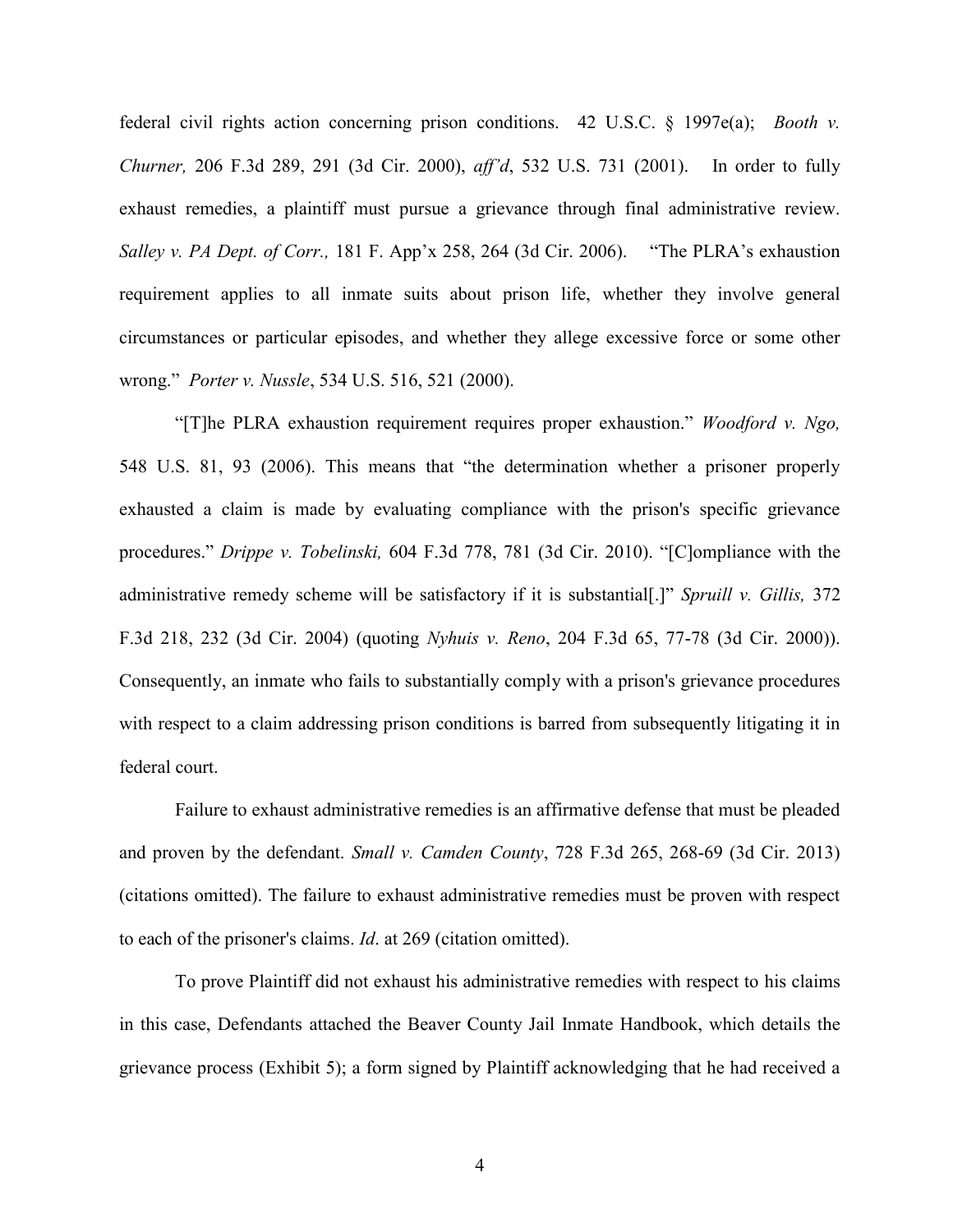copy of the Inmate Handbook (Exhibit N); a copy of the grievances filed by Plaintiff during his incarceration at the Beaver County Jail (Exhibit F); and the Inmate Request Slips submitted by Plaintiff while incarcerated at the Beaver County Jail (Exhibit O).

Despite the Court's order instructing Plaintiff to respond to Defendants' motion for summary judgment (ECF Nos. 29 and 50), Plaintiff has submitted no evidence in this matter whatsoever. Therefore, there are no disputed material facts before the Court with respect to whether Plaintiff complied with the Beaver County Jail's grievance policy.

The Inmate Handbook explains the formal grievance policy as follows:

The Housing Officer will make this form available and provide it when needed by you. Upon completion of the form including a signature and the date; the form is to be placed in the request box. The Captain, upon receiving the form, will log the grievance and/or appeal that was filed by you. After the form is logged it will be forwarded to the responsible staff member for a response and possible solution.

After the Staff member; responds, signs and dates the form, it will be returned to the Captain, who will again return it to you. You will then decide if you will accept or deny the action, proposed by the Staff member and return the form to the Captain. If denying the proposed action, you must state why before returning the form. Either way you must again sign and date the form before submitting it.

In the case of a denial, the Captain will submit the form to either the Shift Supervisor or the Deputy Warden, depending on the circumstances in which the grievance or appeal entails. After the form is responded to; signed and dated, it will again be submitted to the Captain to be returned to you. Again you will have the opportunity to respond; sign and date and return the form. If you still are not satisfied with the proposed action, again state your reason why when resubmitting the form.

If the form is returned denied by you; the Shift Supervisor or the Deputy Warden; will then decide if this is a non-grievance issue. After all the steps have been taken, to come up a proposed plan of action; if the grievance is not valid, the Supervisor or Deputy will advise you of their decision; sign and date the form and return it to the Captain.

Once the form is returned with the decision; and you are still not satisfied, forward a written statement, along with your completed signed and dated form, to the Warden within five (5) days. The Warden then from the date he receives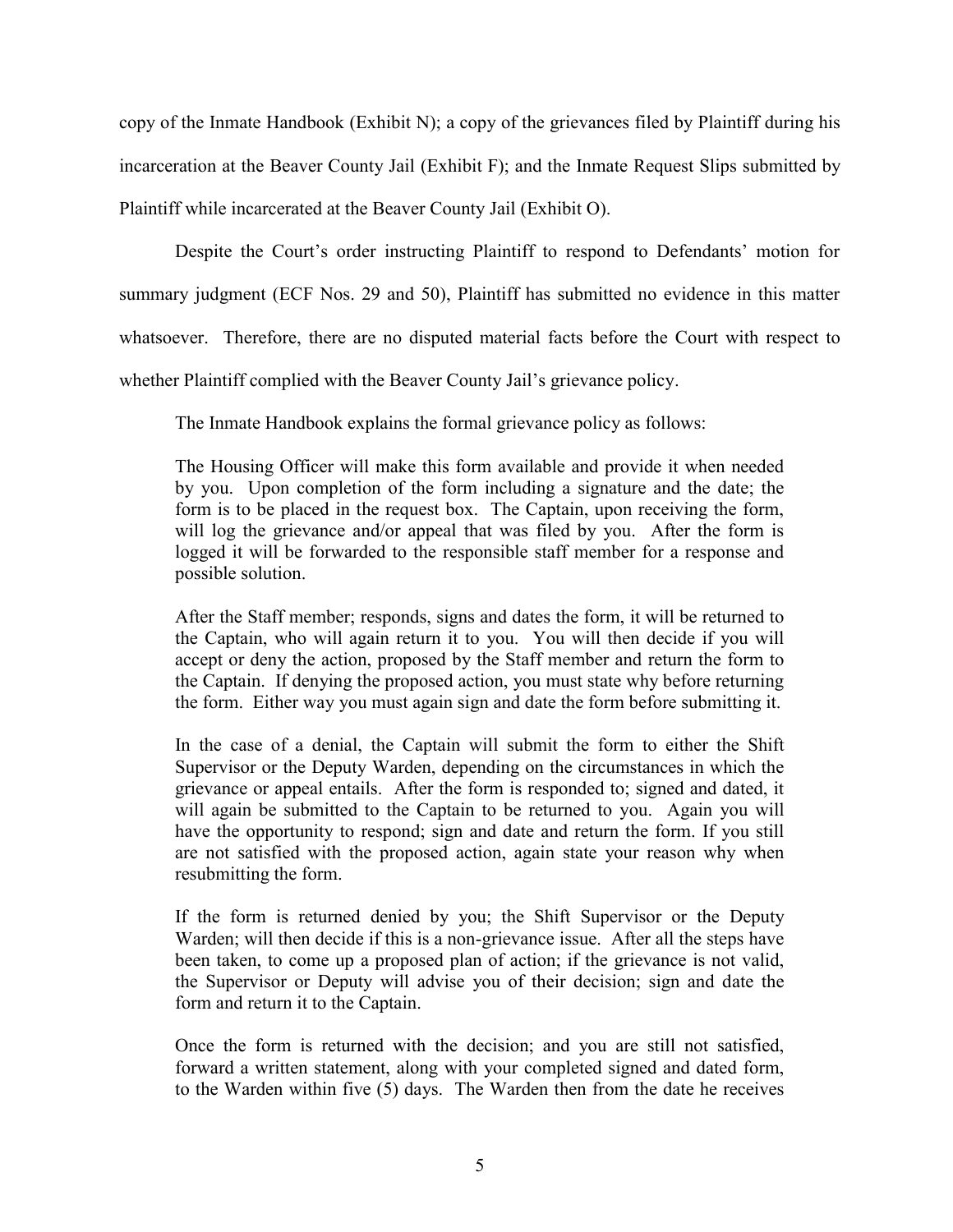the form has five days to respond, the Warden's decision will be **final. Forms that are not legible, signed, dated and submitted within the five (5) day window will not be addressed. FIVE (5) DAYS ARE CONSIDERED AS FIVE (5) WORKING DAYS.**

Appendix, Exh. 5 Inmate Handbook (punctuation and emphasis in original) (ECF No. 49-5).

The summary judgment record reflects that Plaintiff filed no less than twenty eight separate grievances (Exhibit F) and ninety request slips (Exhibit N) while he was incarcerated at the Beaver County Jail. As stated *supra*, the failure to exhaust administrative remedies must be proven with respect to each of Plaintiff's claims. Accordingly, notwithstanding Plaintiff's failure to respond, the Court will address each of Plaintiff's claims.

A. Communion and Confession. Plaintiff alleges that Defendants refused to allow him to receive Holy Communion and confession. However, a review of the grievance file reflects that Plaintiff never filed a grievance concerning either of these issues. He filed a request slip on October 28, 2015, asking if he "can be allowed to receive my necessary religious practice of receiving the 'Eucharist' from Deacon Joe on Mondays or Wednesdays even if it is in the Sally Port shackled?" Exh. O (ECF No. 49-15 at 47). However, he did not grieve the issue.

B. Excessive Force. Plaintiff alleges that correction officials used excessive force in strip searching him and aiming a Taser at his anus and that while he was in the RHU, he was forced to sleep on a steel bed with only boxers on, no mattress, or heat as punishment for misbehaving. The grievance file reflects that on December 3, 2015, Plaintiff filed a grievance form alleging that a correction officer "became enraged at the scene of flooding" in his cell and "threw personal hygiene products and mattress into water while cussing." (Grievance 03054). On December 10, 2015, Plaintiff filed a grievance form stating that Sgt. Heaton threw all his hygiene products away. (Grievance 03085). Neither grievance says anything about being strip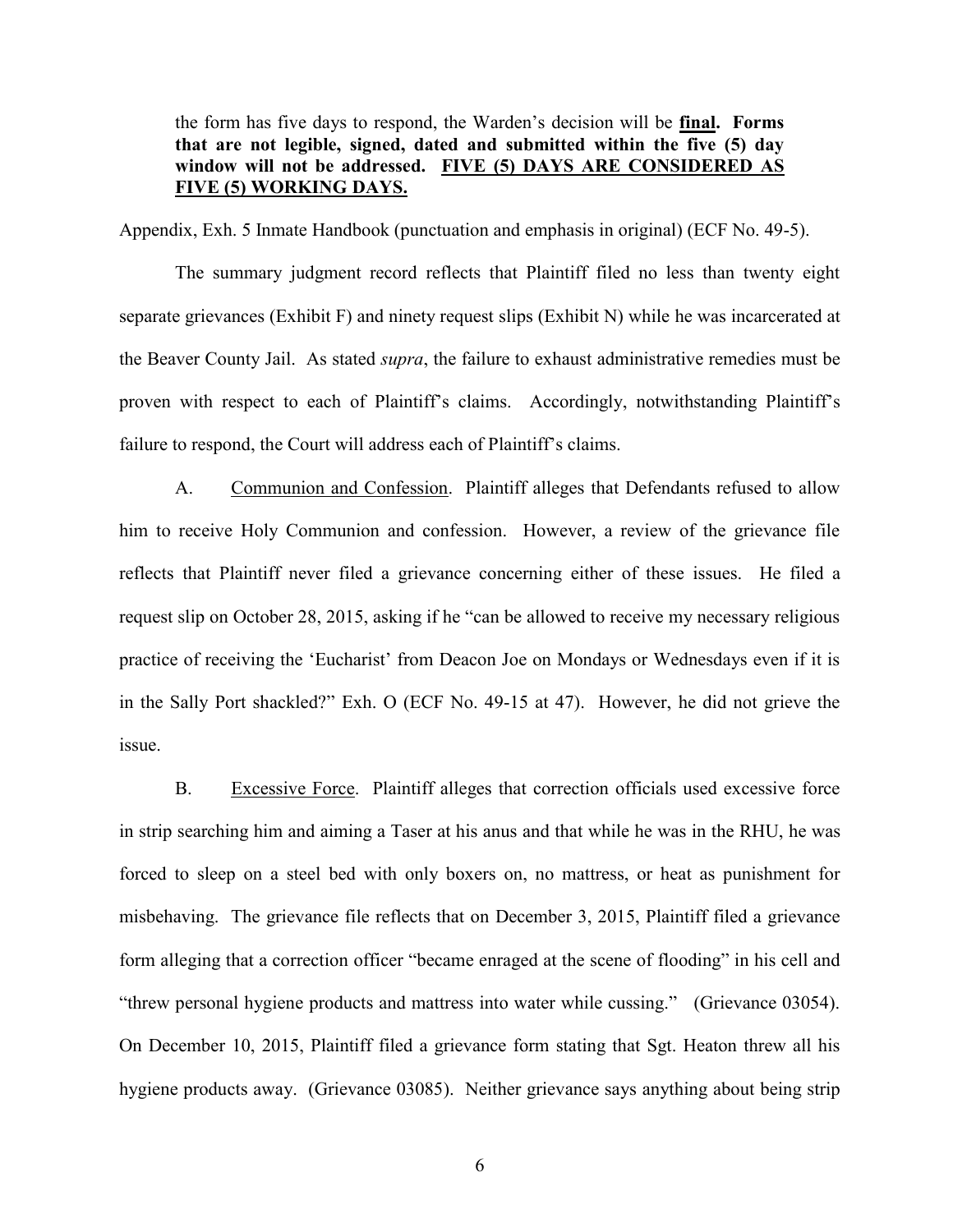searched, a Taser being pointed at his anus, or being forced to sleep on a steel bed with only boxers, no mattress, or heat as punishment for misbehaving.

C. Conditions of Confinement. Plaintiff alleges that he was exposed to cold temperatures, vermin, and overcrowding. None of Plaintiff's grievances in the summary judgment record concern overcrowding and none of the grievances mention "vermin" or anything commonly associated with that word.

The Complaint alleges that in February of 2014 while in D Pod, there was no heat for five days and that in February of 2015 while in B Pod, the heat was out for several days. Amended Complaint,  $\P$  IV(C)(3-4). The grievance file reflects that on November 16, 2015, Plaintiff did file a grievance stating that "[i]t is freezing in here and all last night the heat never came on." (Grievance 03010). However, this grievance concerned the temperature in the RHU as Plaintiff was housed in RHU 112 at the time. The grievances in the summary judgment record do not concern the temperature in D pod in February of 2014 or B Pod in February of 2015.

4. Access to the Courts. Plaintiff alleges that he was denied access to the courts through inadequate access to the law library. The summary judgment record does not reflect that Plaintiff filed a grievance about law library access prior to initiating this lawsuit.<sup>2</sup> Plaintiff did submit a grievance on January 9, 2016, stating that he needed access to the law library (Grievance No. 031106) and then again on January 29, 2016, he filed a grievance stating that the law library was not accessible during his free or out of cell time. (Grievance No. 030205).

 $\overline{\phantom{a}}$ 

Plaintiff first brought an access to the courts claim in his original complaint: "inadequate or refusal access to law library, unable to access and no instructions on how to use." Complaint, ¶ 13 at 5. He again brought this claim in his amended complaint.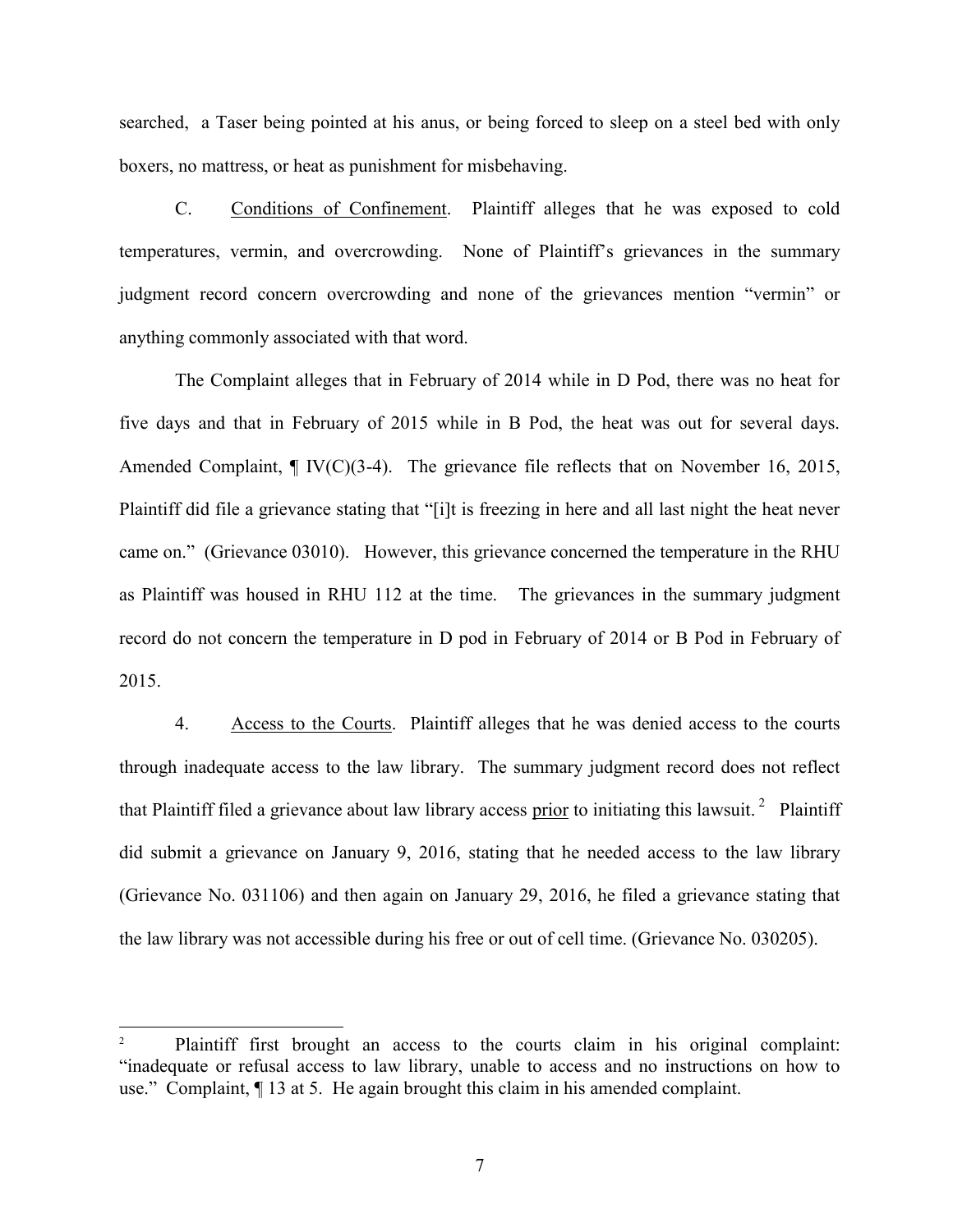Both of these grievances were filed after this case was initiated. Administrative exhaustion must be completed prior to the filing of an action. *McCarthy v. Madigan*, 503 U.S. 140, 144 (1992).

Having not pursued a grievance while incarcerated at the Beaver County Jail, Plaintiff has failed to exhaust his administrative remedies as required by the PLRA and is now barred from bringing them in court. Consequently, summary judgment in favor of Defendants is proper.<sup>3</sup>

## **Conclusion**

The record currently before the Court demonstrates that Plaintiff did not participate in either the informal or formal grievance procedure while housed at the Beaver County Jail. Accordingly, the Court will grant summary judgment in favor of Defendants because there is no genuine issue of material fact with respect to Plaintiff's failure to exhaust his administrative remedies as required by the PLRA.

A separate order follows.

Dated: June 22, 2017

 $\overline{\phantom{a}}$ 

### BY THE COURT:

s/Cynthia Reed Eddy Cynthia Reed Eddy United States Magistrate Judge

<sup>&</sup>lt;sup>3</sup> Having determined that summary judgment on Plaintiff's claims is proper because he failed to exhaust his administrative remedies, the Court need not address the merits of Plaintiff's claims.